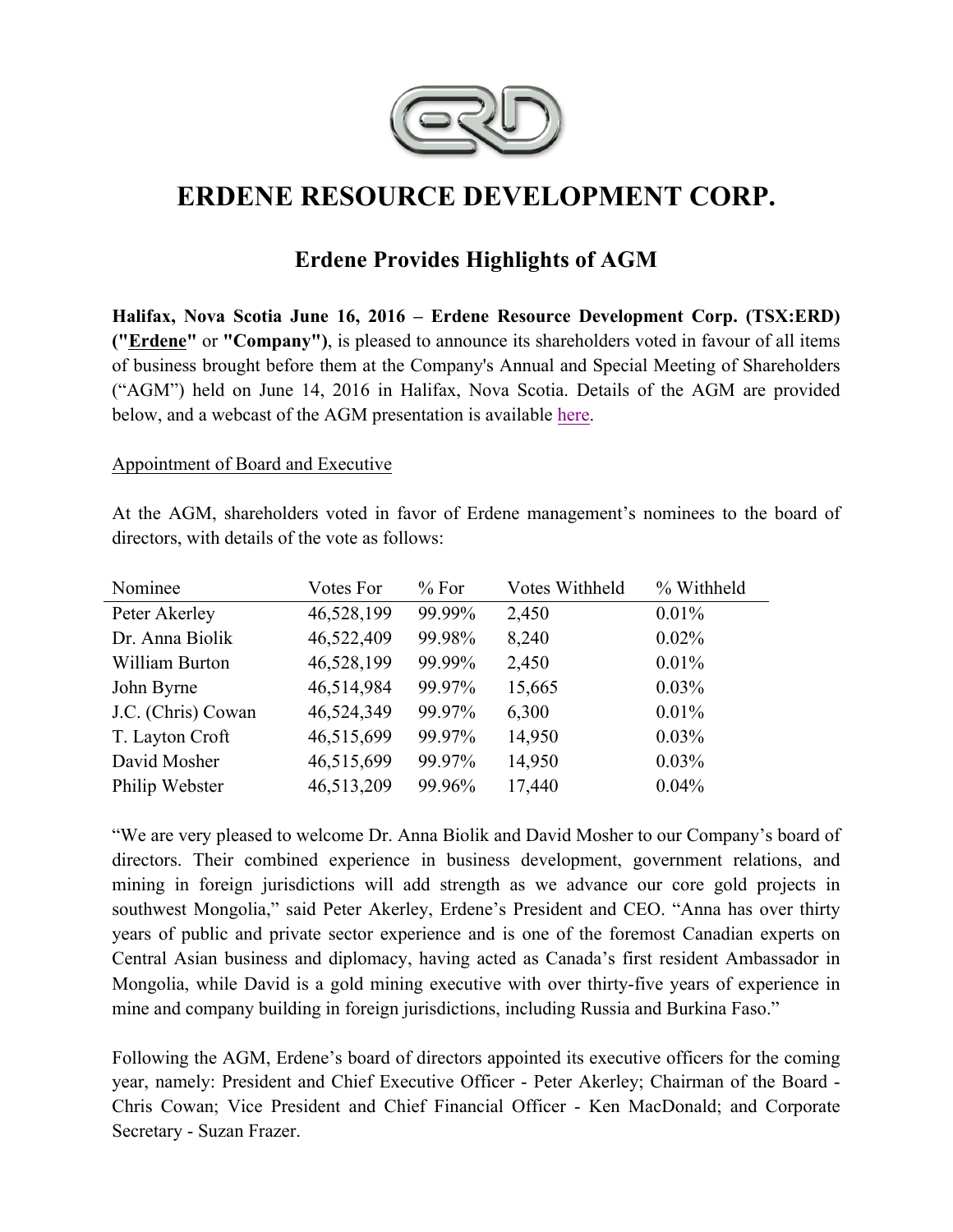#### Auditor Re-Appointed

KPMG LLP was re-appointed Auditor of the Company to hold office until the next AGM or until its successor is duly appointed.

#### Approval of Unallocated Options under the Company's Incentive Stock Option Plan

At the AGM, shareholders also approved all unallocated options issuable under the Company's incentive stock option plan.

#### **About Erdene**

Erdene Resource Development Corp. is a Canada-based resource company focused on the acquisition, exploration, and development of base and precious metals in underexplored and highly prospective Mongolia. The Company holds four exploration licenses and a mining license in southwest Mongolia. These include: Altan Nar – an extensive, high-grade, near-surface, goldpolymetallic project that the Company is advancing toward a production decision, however the Company has not yet completed a mining study to support the technical feasibility and economic viability of Altan Nar; Bayan Khundii – an earlier-stage, high-grade gold discovery made in Q2- 2015; Khuvyn Khar – an early-stage, copper-silver porphyry project with multiple drill targets and significant copper intersections; Zuun Mod – a large molybdenum-copper porphyry deposit; and Altan Arrow – an early-stage, high-grade, gold-silver project. In addition to the above properties, the Company has an Alliance with Teck Resources Limited on regional, copper-gold exploration in the prospective Trans Altay region of southwest Mongolia. For further information on the Company, please visit www.erdene.com. Erdene has 121,040,992 issued and outstanding common shares and a fully diluted position of 134,407,820 common shares.

#### **Forward-Looking Statements**

Certain information regarding Erdene contained herein may constitute forward-looking statements within the meaning of applicable securities laws. Forward-looking statements may include estimates, plans, expectations, opinions, forecasts, projections, guidance or other statements that are not statements of fact. Although Erdene believes that the expectations reflected in such forward-looking statements are reasonable, it can give no assurance that such expectations will prove to have been correct. Erdene cautions that actual performance will be affected by a number of factors, most of which are beyond its control, and that future events and results may vary substantially from what Erdene currently foresees. Factors that could cause actual results to differ materially from those in forward-looking statements include market prices, exploitation and exploration results, continued availability of capital and financing and general economic, market or business conditions. The forward-looking statements are expressly qualified in their entirety by this cautionary statement. The information contained herein is stated